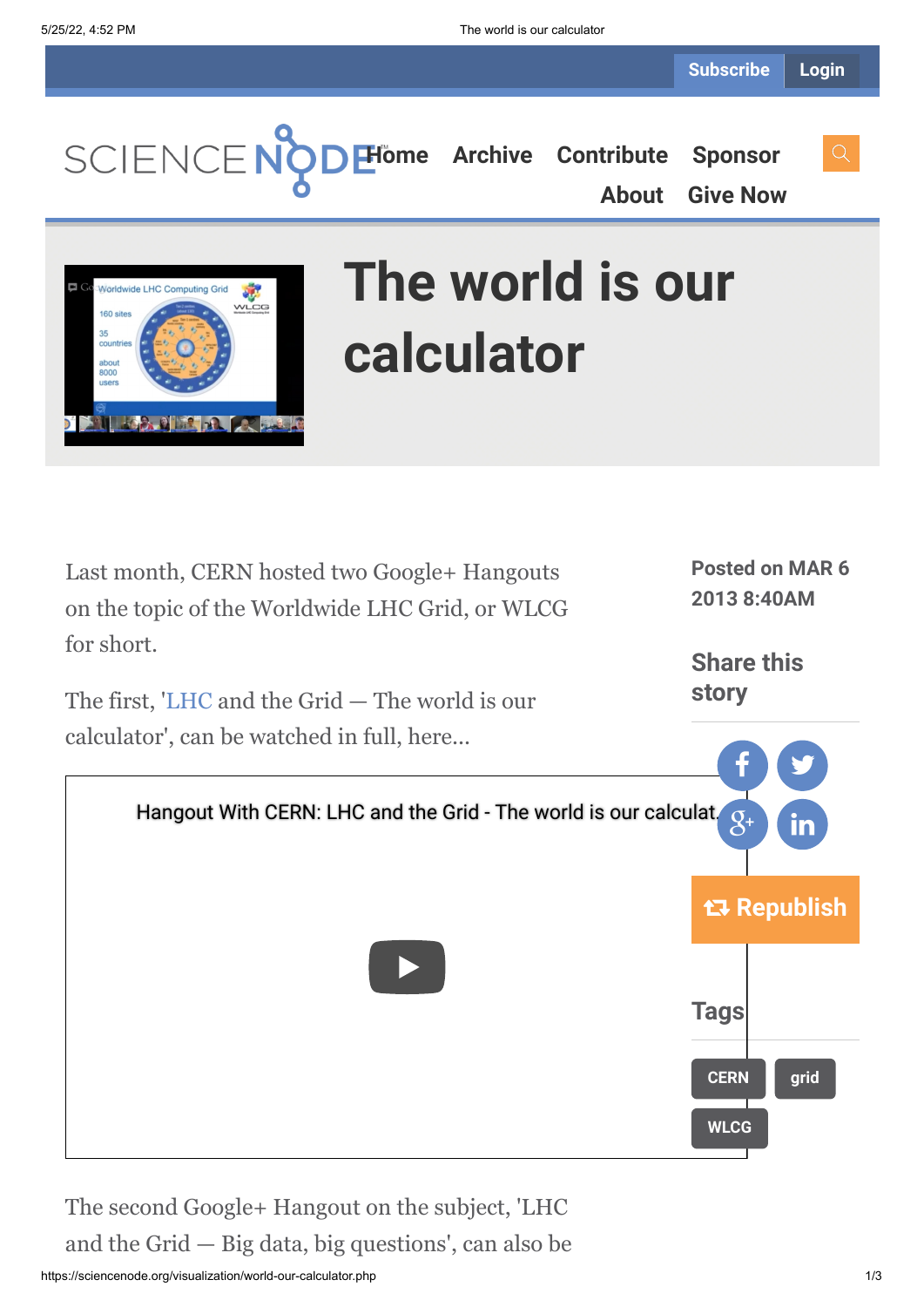seen below...



You can watch more 'Hangouts with CERN' on the organization's Google+ page, [here](https://plus.google.com/+CERN/posts).

*- Andrew Purcell*